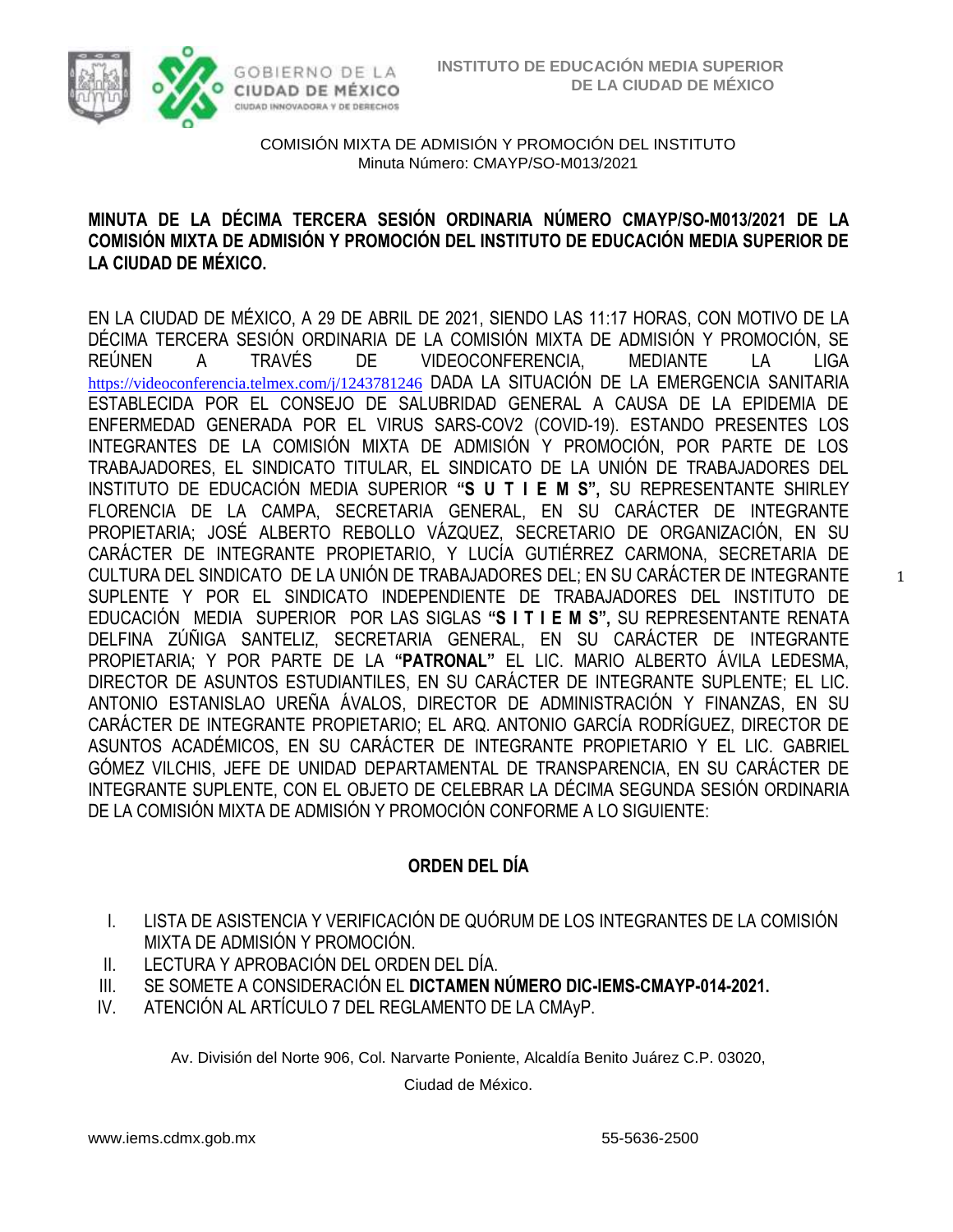

- V. PROPUESTA DE CONVOCATORIA "EXTRAORDINARIA DE CAMBIO DE TURNO Y PLANTEL" PARA TRABAJADORES ADMINISTRATIVOS.
- VI. SE SOMETE A CONSIDERACIÓN LA FECHA PARA LA CELEBRACIÓN DE LA DÉCIMA CUARTA SESIÓN ORDINARIA DE LA COMISIÓN.

### **M I N U T A**

**PRIMERO.-** DE ACUERDO CON LA LISTA DE ASISTENCIA DE LOS INTEGRANTES DE LA COMISIÓN, EXISTE QUÓRUM LEGAL VÁLIDO PARA LLEVAR A CABO LA DÉCIMA SEGUNDA SESIÓN ORDINARIA DE LA COMISIÓN MIXTA DE ADMISIÓN Y PROMOCIÓN.

**SEGUNDO.-** PREVIA LECTURA SE APRUEBA EL ORDEN DEL DÍA PROPUESTO POR LOS INTEGRANTES.

**TERCERO. -** LOS INTEGRANTES DE LA COMISIÓN MIXTA DE ADMISIÓN Y PROMOCIÓN APRUEBAN EN TODAS Y CADA UNA DE SUS PARTES EL DICTAMEN **DIC-IEMS-CMAYP-014-2021**, LO ANTERIOR PARA TODOS LOS EFECTOS ADMINISTRATIVOS CORRESPONDIENTES.

**CUARTO.-** EN RELACIÓN CON LA ENTREGA QUE DEBE REALIZAR LA DIRECCIÓN DE ADMINISTRACIÓN Y FINANZAS DEL LISTADO TOTAL DE PLAZAS, CON NÚMERO DE LA MISMA Y EL DETALLE DE OCUPADA O VACANTE, NÚMERO DE EMPLEADO, NOMBRE DEL TITULAR, TIPO DE CONTRATO, TURNO, ADSCRIPCIÓN, DIGITO SINDICAL Y SALARIO, PROGRAMADO PARA ESTA SESIÓN ORDINARIA, INFORMA QUE SE HAN RASTREADO 80% DE LAS MISMAS CON EL TOTAL DE LA INFORMACIÓN POR LO QUE SE ENTREGA A LAS REPRESENTACIONES SINDICALES EL ARCHIVO ELECTRÓNICO CORRESPONDIENTE, ASÍ COMO LA DEFINICIÓN DE 100% DE LAS PLAZAS VACANTES.

**QUINTO. –** SE APRUEBA LA CONVOCATORIA EXTRAORDINARIA DE "CAMBIO DE TURNO Y PLANTEL", PARA PERSONAL ADMINISTRATIVO, CON EL PROPÒSITO DE EMITIR EN LO INMEDIATO LA CONVOCATORIA DE PROMOCION PARA ADMINISTRATIVOS.

**SEXTO. -** SE ACUERDA FECHA PARA LA CELEBRACIÓN DE LA DÉCIMA TERCERA SESIÓN ORDINARIA DE LA COMISIÓN MIXTA DE ADMISIÓN Y PROMOCIÓN EL DÍA 7 DE MAYO DE 2021, A LAS 11:00 HRS. SE ENVIARÁ MEDIANTE CORREO ELECTRÓNICO LA LIGA DE LA VIDEOCONFERENCIA A LOS INTEGRANTES, PREVIO A LA SESIÓN RESPECTIVA.

Av. División del Norte 906, Col. Narvarte Poniente, Alcaldía Benito Juárez C.P. 03020,

Ciudad de México.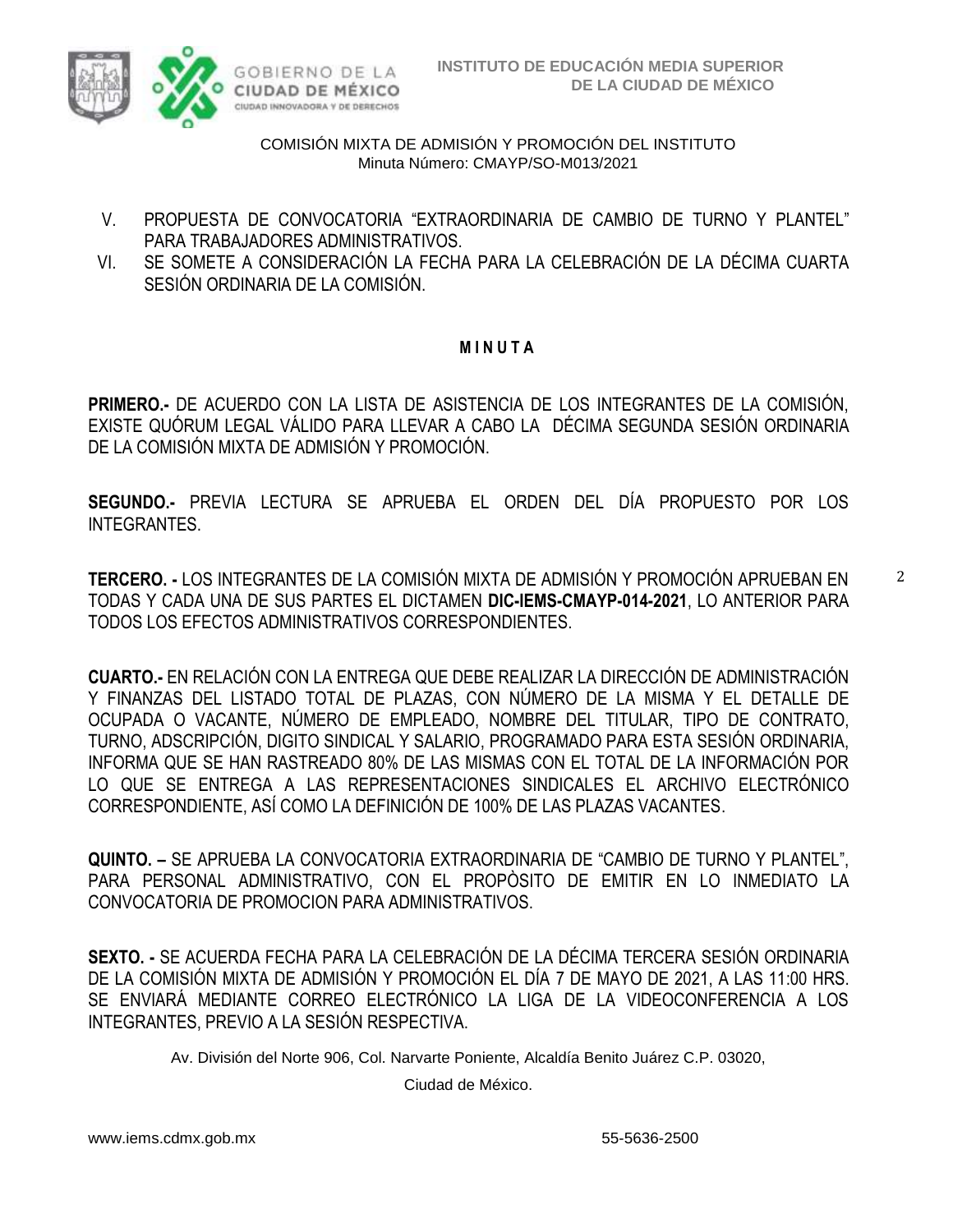

**SÉPTIMO.-** LOS ACUERDOS TOMADOS EN LA PRESENTE SESIÓN, SON VÁLIDOS Y SURTIRÁN SUS EFECTOS LEGALES Y JURÍDICOS EN TÉRMINOS DE LO DISPUESTO POR EL NUMERAL TERCERO, PÁRRAFOS SÉPTIMO Y OCTAVO DEL "ACUERDO POR EL QUE SE AUTORIZA EL USO DE MEDIOS REMOTOS TECNOLÓGICOS DE COMUNICACIÓN COMO MEDIOS OFICIALES PARA CONTINUAR CON LAS FUNCIONES ESENCIALES Y SE ESTABLECEN MEDIDAS PARA LA CELEBRACIÓN DE LAS SESIONES DE LOS ÓRGANOS COLEGIADOS EN LAS DEPENDENCIAS, ÓRGANOS DESCONCENTRADOS, ENTIDADES DE LA ADMINISTRACIÓN PÚBLICA Y ALCALDÍAS DE LA CIUDAD DE MÉXICO, CON MOTIVO DE LA EMERGENCIA SANITARIA POR CAUSAS DE FUERZA MAYOR DEL CONSEJO DE SALUD DE LA CIUDAD DE MÉXICO", PUBLICADO EN LA GACETA OFICIAL DE LA CIUDAD DE MÉXICO EL 06 DE ABRIL DE 2020".

**OCTAVO.-** AGOTADOS EN SU TOTALIDAD LOS ASUNTOS DEL ORDEN DEL DÍA, LOS INTEGRANTES DE LA COMISIÓN EXPRESARON SU CONSENTIMIENTO SIN MEDIAR ALGÚN VICIO DE LA VOLUNTAD, RESPECTO DE LA MINUTA EMITIDA, LA QUE SURTIRÁ SUS EFECTOS LEGALES A PARTIR DE SU PUBLICACIÓN EN LA PÁGINA OFICIAL DEL INSTITUTO DE CONFORMIDAD CON EL NUMERAL SÉPTIMO DE LA PRESENTE MINUTA, Y LAS FIRMAS AUTÓGRAFAS DE LOS QUE EN ELLA INTERVINIERON SE ASENTARAN UNA VEZ TERMINADA LA EMERGENCIA SANITARIA

----------------------------------------------------------------------------------------------------------------------------------------------------- ESTE DOCUMENTO SE CONCLUYE SIENDO LAS 21:00 HORAS DEL 29 DE ABRIL DE 2021---------------------

-----------------------------------------------------------------------------------------------------------------------------------------------

Av. División del Norte 906, Col. Narvarte Poniente, Alcaldía Benito Juárez C.P. 03020, Ciudad de México.

3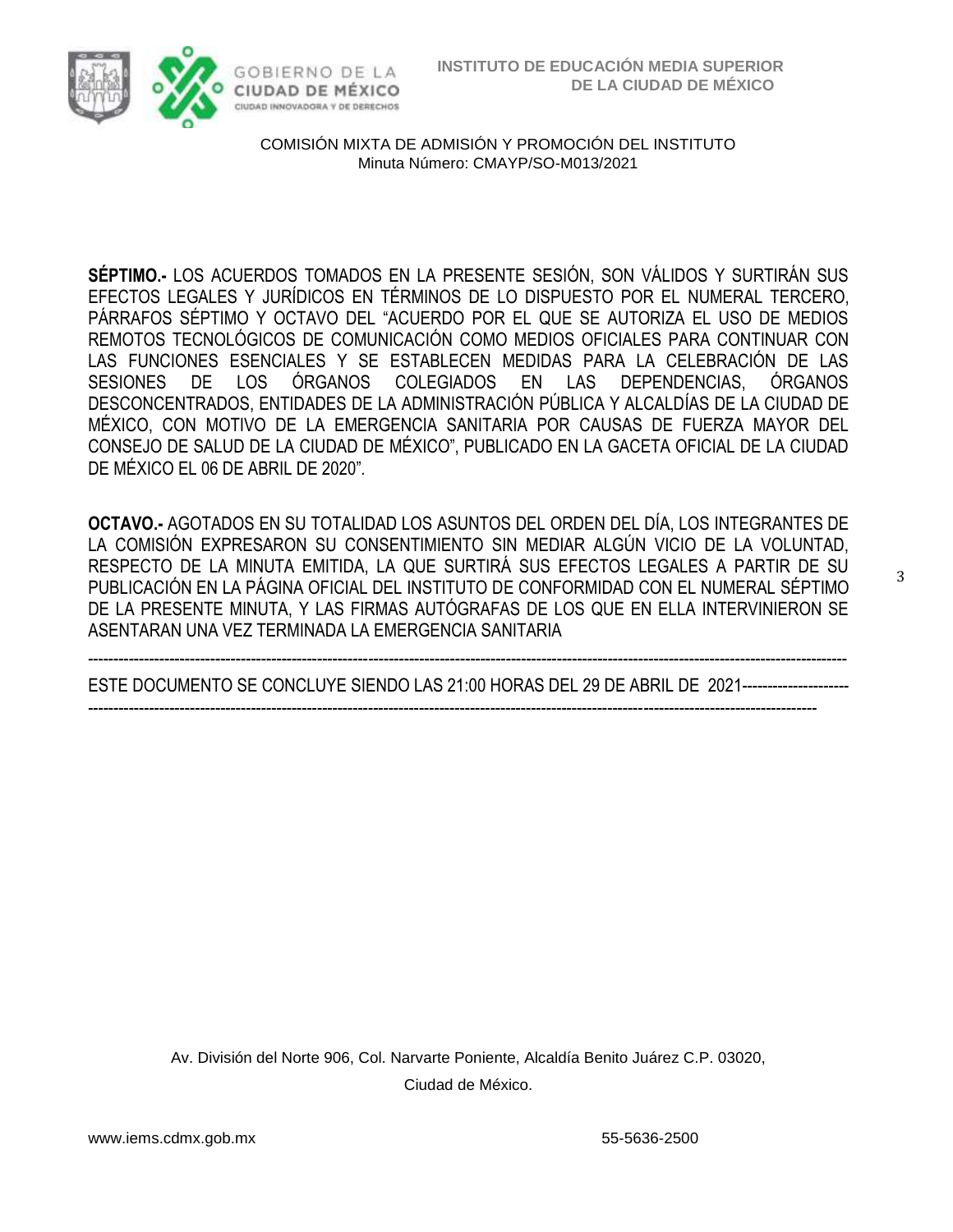

**FIRMAN LAS PARTES**

# **POR PARTE DE LOS TRABAJADORES DEL IEMSCDMX**

## **SHIRLEY FLORENCIA DE LA CAMPA RENATA DELFINA ZUÑIGA SANTELIZ**

### INTEGRANTE PROPIETARIA SECRETARIA GENERAL DEL SINDICATO DE LA UNIÓN DE TRABAJADORES DEL INSTITUTO DE EDUCACIÓN MEDIA SUPERIOR (SUTIEMS)

INTEGRANTE PROPIETARIA SECRETARIA GENERAL DEL SINDICATO INDEPENDIENTE DE TRABAJADORES DEL INSTITUTO DE EDUCACIÓN MEDIA SUPERIOR (SITIEMS)

# **JOSÉ ALBERTO REBOLLO VÁZQUEZ LUCÍA GUTIÉRREZ CARMONA**

INTEGRANTE PROPIETARIO SECRETARIO DE ORGANIZACIÓN DEL SINDICATO DE LA UNIÓN DE TRABAJADORES DEL INSTITUTO DE EDUCACIÓN MEDIA SUPERIOR (SUTIEMS)

INTEGRANTE SUPLENTE SECRETARIA DE CULTURA DEL SINDICATO DE LA UNIÓN DE TRABAJADORES DEL INSTITUTO DE EDUCACIÓN MEDIA SUPERIOR (SUTIEMS)

Av. División del Norte 906, Col. Narvarte Poniente, Alcaldía Benito Juárez C.P. 03020, Ciudad de México.